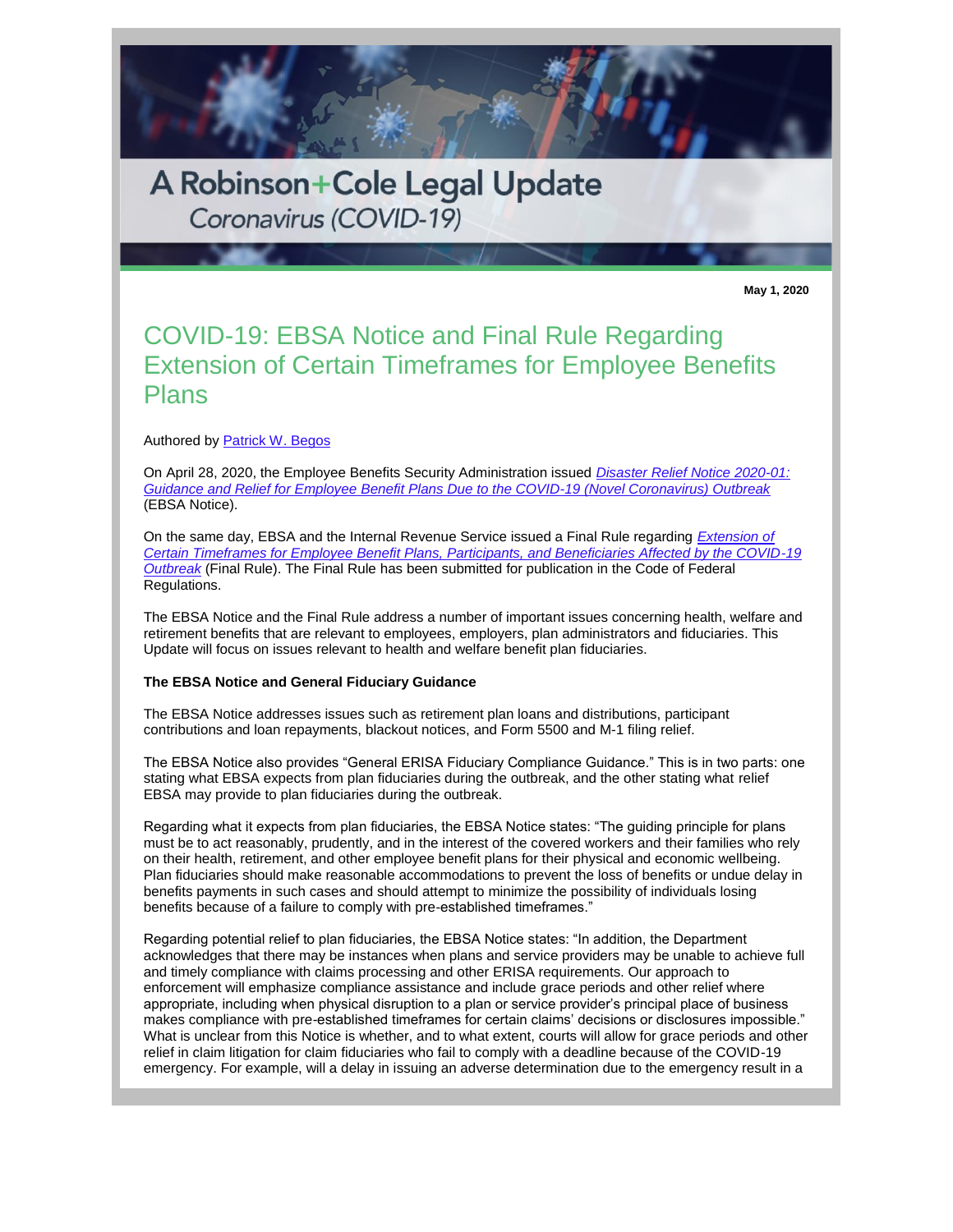loss of deferential review? As we discuss below, the Final Rule does not address either of those deadlines, so claim administrators are left to use their best judgment about the ramifications of a failure to comply with claim requirements.

# **The Timeframes Extended By the Final Rule**

The Final Rule temporarily extends certain timeframes governing claims for life, health and disability benefits (29 C.F.R. Part 2560), health plan enrollment (29 C.F.R. Part 2590), and post-employment continuation of health coverage (26 C.F.R. Part 54).

In general, the Final Rule only extends the timeframes applicable to participants, beneficiaries and claimants, and (except for COBRA election notices) does not extend timeframes applicable to employers, plan/claim administrators or fiduciaries.

The Final Rule defines an "Outbreak Period," which is used to determine particular extensions. The Outbreak Period is "the period from March 1, 2020 until sixty (60) days after the announced end of the National Emergency or such other date announced by the Agencies in a future notice[.]" The Final Rule notes that if "there are different Outbreak Period end dates for different parts of the country, the Agencies will issue additional guidance regarding the application of the relief in this notice."

The Final Rule provides that "all group health plans, disability and other employee welfare benefit plans, and employee pension benefit plans subject to ERISA or the [Internal Revenue] Code must disregard [the Outbreak Period] … for all plan participants, beneficiaries, qualified beneficiaries, or claimants wherever located in determining" certain "periods and dates." Those "periods and dates" are the following:

**(1)** The 30-day period (or 60-day period, if applicable) to request special enrollment under ERISA section 701(f) and Code section 9801(f);

**(2)** The 60-day election period for COBRA continuation coverage under ERISA section 605 and Code section 4980B(f)(5);

**(3)** The date for making COBRA premium payments pursuant to ERISA section 602(2)(C) and (3) and Code section  $4980B(f)(2)(B)(iii)$  and  $(C);$ 

**(4)** The date for individuals to notify the plan of a qualifying event or determination of disability under ERISA section 606(a)(3) and Code section 4980B(f)(6)(C);

**(5)** The date within which individuals may file a benefit claim under the plan's claims procedure pursuant to 29 CFR 2560.503–1;

**(6)** The date within which claimants may file an appeal of an adverse benefit determination under the plan's claims procedure pursuant to 29 CFR 2560.503–1(h);

**(7)** The date within which claimants may file a request for an external review after receipt of an adverse benefit determination or final internal adverse benefit determination pursuant to 29 CFR 2590.715– 2719(d)(2)(i) and 26 CFR 54.9815–2719(d)(2)(i); and

**(8)** The date within which a claimant may file information to perfect a request for external review upon a finding that the request was not complete pursuant to 29 CFR 2590.715–2719(d)(2)(ii) and 26 CFR 54.9815–2719(d)(2)(ii).

Additionally, the Final Rule provides: "With respect to group health plans, and their sponsors and administrators, the Outbreak Period shall be disregarded when determining the date for providing a COBRA election notice under ERISA section 606(c) and Code section 4980B(f)(6)(D)." The Final Rule also provides that additional relief may be provided in the future, as warranted.

## **Impact of the Final Rule on Life, Health and Disability Plan Fiduciaries**

*Claim Initiation Timeframes*. 29 C.F.R. § 2560.503-1 does not provide a specific minimum timeframe that must be allowed for an individual to file a claim for health or disability benefits. The regulation merely requires that the plan's "claims procedures do not contain any provision, and are not administered in a way, that unduly inhibits or hampers the initiation or processing of claims for benefits[.]" Most welfare benefit plans establish timeframes within which notice of a claim and/or proof of claim should or must be provided (and many of those timeframes are based on state insurance laws). Under the Final Rule, no matter the timeframes the plan establishes for filing notice and/or proof of claim, the Outbreak Period must be disregarded in determining the filing deadlines.

*Administrative Appeal Timeframe*. 29 C.F.R. § 2560.503-1(h) provides that a welfare benefit plan must allow claimants at least 60 days following receipt of an adverse benefit determination to appeal. Group health plans and plans providing disability benefits must allow 180 days. Under the Final Rule, the Outbreak Period is disregarded in determining the appeal deadline.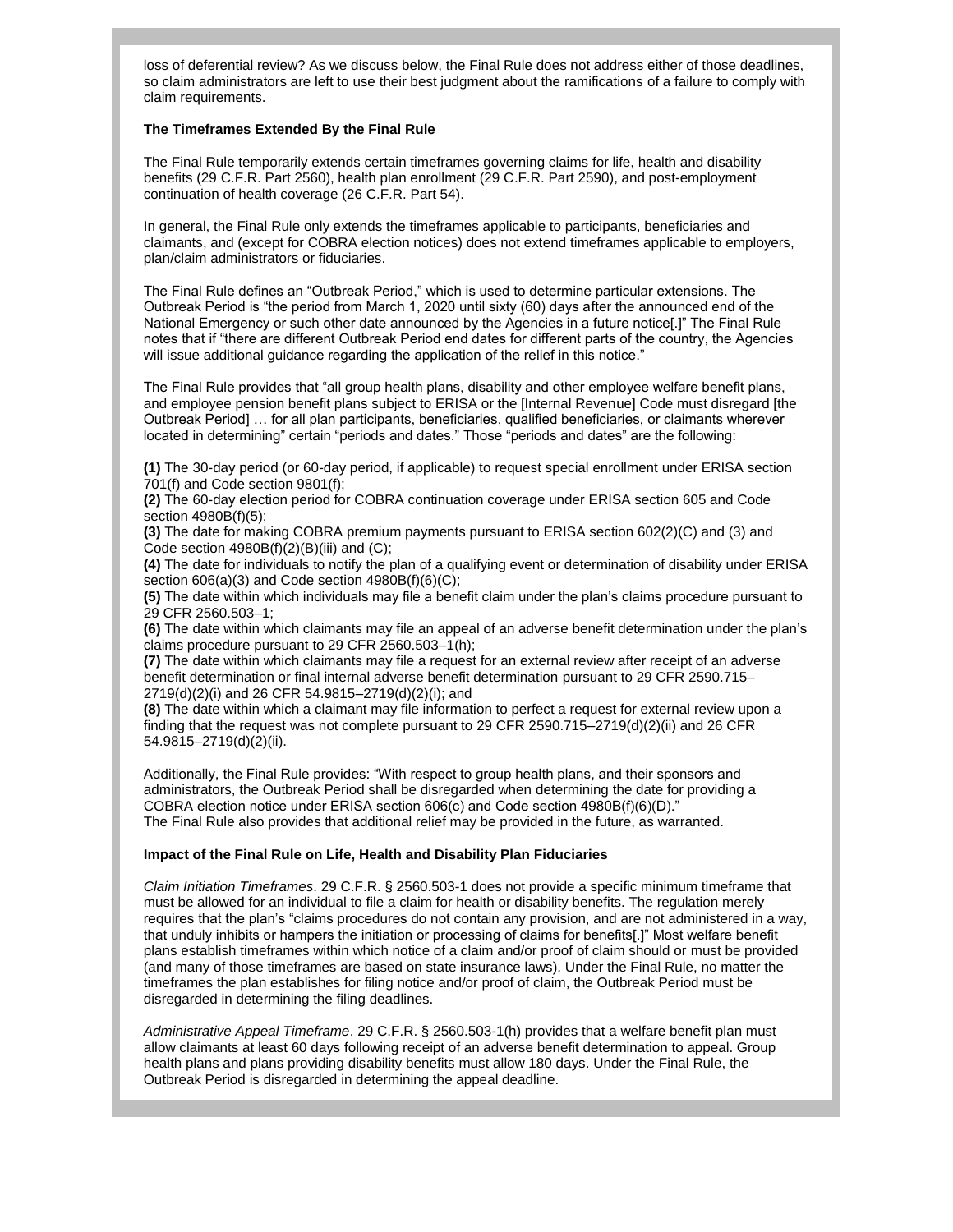*External Review Timeframe*. 29 CFR 2590.715–2719(d)(2)(i) and 26 CFR 54.9815–2719(d)(2)(i) provide that group health plans (and non-grandfathered health insurance issuers) must allow claimants at least four months after the receipt of a notice of adverse benefit determination or final internal adverse benefit determination to request an external review. Under the Final Rule, the Outbreak Period is disregarded in determining the timeframe to request an external review.

# **Examples**

The Final Rule provides examples of how to apply the Outbreak Period exclusion to timeframes applicable to welfare benefit claims. (The examples assume that the National Emergency ends on April 30, 2020, and that the Outbreak Period therefore ends on June 29, 2020.)

# **Example 5 (Claims for medical treatment under a group health plan).**

**(i)** *Facts*. Individual D is a participant in a group health plan. On March 1, 2020, Individual D received medical treatment for a condition covered under the plan, but a claim relating to the medical treatment was not submitted until April 1, 2021. Under the plan, claims must be submitted within 365 days of the participant's receipt of the medical treatment. Was Individual D's claim timely?

**(ii)** *Conclusion*. Yes. For purposes of determining the 365-day period applicable to Individual D's claim, the Outbreak Period is disregarded. Therefore, Individual D's last day to submit a claim is 365 days after June 29, 2020, which is June 29, 2021, so Individual D's claim was timely.

## **Example 6 (Internal appeal-disability plan).**

**(i)** *Facts*. Individual E received a notification of an adverse benefit determination from Individual E's disability plan on January 28, 2020. The notification advised Individual E that there are 180 days within which to file an appeal. What is Individual E's appeal deadline?

**(ii)** *Conclusion*. When determining the 180-day period within which Individual E's appeal must be filed, the Outbreak Period is disregarded. Therefore, Individual E's last day to submit an appeal is 148 days (180 minus 32 days following January 28 to March 1) after June 29, 2020, which is November 24, 2020.

## **Example 7 (Internal appeal – employee pension benefit plan).**

**(i)** *Facts*. Individual F received a notice of adverse benefit determination from Individual F's 401(k) plan on April 15, 2020. The notification advised Individual F that there are 60 days within which to file an appeal.

## **What is Individual F's appeal deadline?**

**(ii)** *Conclusion*. When determining the 60-day period within which Individual F's appeal must be filed, the Outbreak Period is disregarded. Therefore, Individual F's last day to submit an appeal is 60 days after June 29, 2020, which is August 28, 2020.

## **Takeaways**

It is plain to see that welfare benefit plan fiduciaries will have to modify their internal procedures to account for the "tolling" of claim and appeal filing deadlines during the Outbreak Period.

Fiduciaries may want to consider the EBSA guidance that they should make "reasonable accommodations to prevent the loss of benefits or undue delay in benefits payments" and should "attempt to minimize the possibility of individuals losing benefits because of a failure to comply with pre-established timeframes." These considerations might include evaluations whether extensions of deadlines not required by the Final Rule are warranted, either across-the-board, or on a claim-by-claim basis.

Finally, fiduciaries may wish to evaluate the extent to which any failure on their part to comply with claimrelated deadlines (such as the time to render a decision) will be forgiven, either in an enforcement procedure by the EBSA or by a court in claim litigation.

Read more legal updates, blog posts, and speaking engagements related to this area on **[Robinson+Cole's Coronavirus Response Team](https://protect-us.mimecast.com/s/UCmxCJ61nRfBZB4pszsqzH?domain=rc.com)** page and feel free to contact any member of our team with questions.